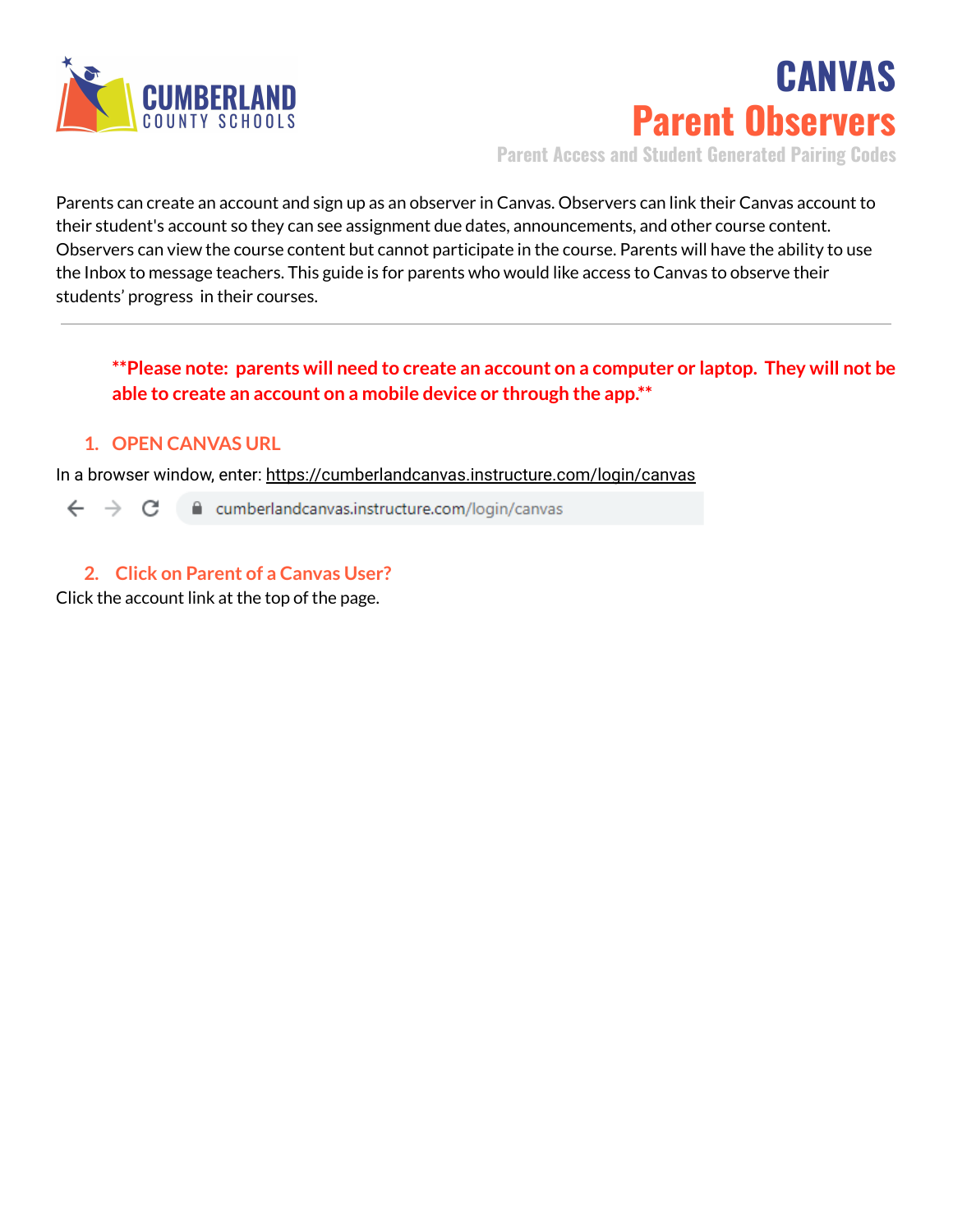| <b>CUMBERLAND</b>                         |                                                                                        | Parent of a Canvas User?<br><b>Click Here For an Account</b> |
|-------------------------------------------|----------------------------------------------------------------------------------------|--------------------------------------------------------------|
| Login                                     |                                                                                        |                                                              |
| <b>Password</b>                           |                                                                                        |                                                              |
| $\Box$ Stay signed in<br>Forgot Password? |                                                                                        | Log In                                                       |
|                                           | Help Privacy Policy Acceptable Use Policy Facebook Twitter<br><sup>◆</sup> INSTRUCTURE |                                                              |

# **3. Enter Signup Details**

Enter the required information:

● Note: **Child's Student Pairing Code** is case sensitive. Your child's teacher may have provided a pairing code for you. If not, **See Step 4 below for directions for your child to generate a pairing code.**

- Agree to the terms of use by clicking the **You agree to the terms of use checkbox**.
- Click the **Start Participating button**.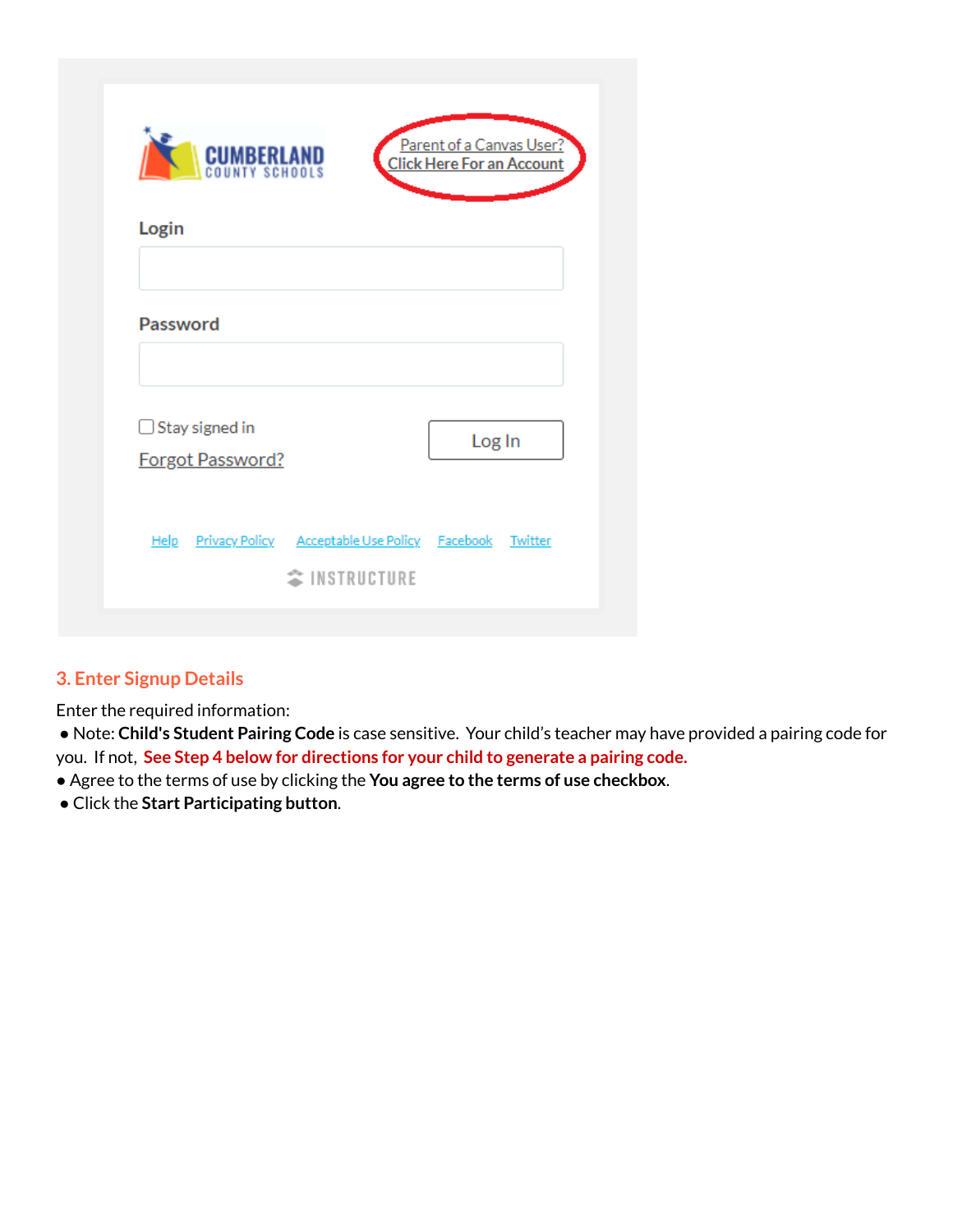| Parent Signup               | ×                                    |
|-----------------------------|--------------------------------------|
| Your Name                   |                                      |
| <b>Your Email</b>           |                                      |
| Password                    |                                      |
| Re-enter Password           |                                      |
| <b>Student Pairing Code</b> | What is a pairing code?              |
|                             |                                      |
| <b>View Privacy Policy</b>  | <b>Start Participating</b><br>Cancel |

#### **4. Student Pairing Code Directions**

- Have your child go to his or her Canvas Dashboard.
- Then click on the Account icon.
- Then go to Settings.
- Over to the right in Settings, select Pair With Observer. It will generate a case-sensitive pairing code
- Parents should enter the pairing code in the Account field for Student Pairing Code- each parent must receive a separate pairing code when setting up accounts.
- Click Start Participating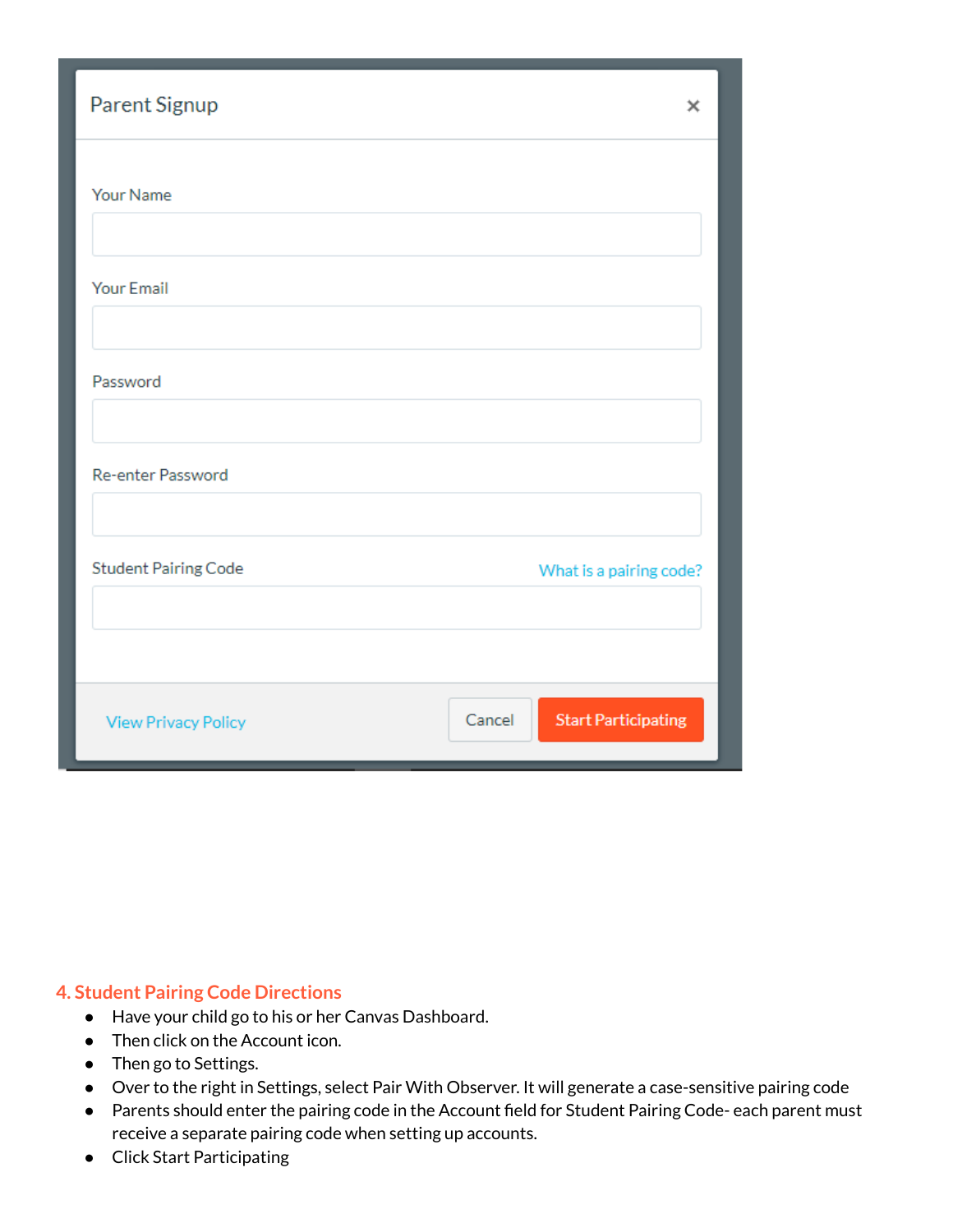## **5. Begin Observing**

| $\mathbb{C}$          | Notifications. Tell us how and when you would like to be notified of events in Canvas.<br>$^\circledR$<br>Notification Preferences | View Calendar<br>Coming Up<br>Nothing for the next week |
|-----------------------|------------------------------------------------------------------------------------------------------------------------------------|---------------------------------------------------------|
| $\bigcirc$<br>Account | Dashboard                                                                                                                          | <b>View Grades</b>                                      |
| ෬                     |                                                                                                                                    |                                                         |
| Dashboard             | ÷                                                                                                                                  |                                                         |
| 冒<br>Courses          |                                                                                                                                    |                                                         |
| 圁<br>Calendar         |                                                                                                                                    |                                                         |
| €                     | History 101<br>History 101                                                                                                         |                                                         |
| Inbox                 |                                                                                                                                    |                                                         |
| $^{\circledR}$        | Ģ<br>₽<br>È                                                                                                                        |                                                         |
| Help                  |                                                                                                                                    |                                                         |

You can begin observing your child/student in Canvas immediately.

#### **6. Have more than one child to observe?**

If you signed up for a Canvas account as a parent, you can add more than one child to observe. To add additional children to observe, open user settings. In Global Navigation, click the **Account**link [1], then click the **Settings** link [2].

|                                         | ×                                                                   |
|-----------------------------------------|---------------------------------------------------------------------|
|                                         | Caroline Jones                                                      |
| Account<br>ඟ                            | 1<br>Logout                                                         |
| Dashboard                               |                                                                     |
| 冒<br>Courses<br>88<br>Calendar<br>Inbox | Settings   2<br><b>Notifications</b><br><b>Files</b><br>ePortfolios |
| Help                                    |                                                                     |

#### **7. Open Observing**

In User Navigation, click the **Observing** link.